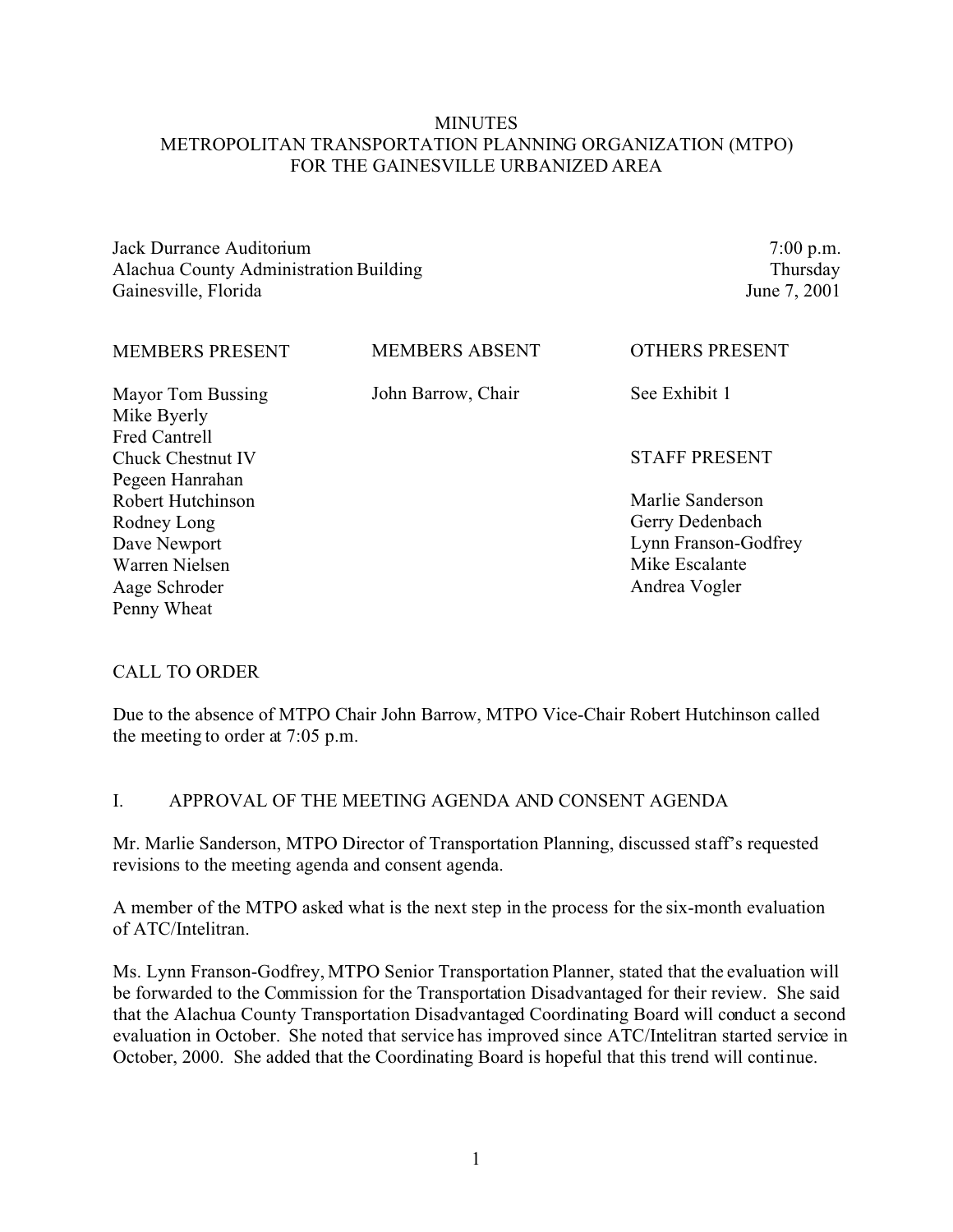### **ACTION: Commissioner Wheat moved to approve the consent agenda and meeting agenda with the addition of:**

- **1. consent agenda item C.A.8, MTPO Budget Revisions; and**
- **2. regular agenda item V., Fiscal Years 2001 2005 TIP Amendments.**

### **Commissioner Chestnut seconded; motion passed unanimously.**

### II. COUNTYWIDE BICYCLE MASTER PLAN

Mr. Sanderson stated that, in December, 1999, the MTPO approved a motion to prepare a Bicycle Master Plan for the Gainesville Metropolitan Area. He said that the Alachua County Public Works Department (ACPWD) requested that the scope be expanded to include all of Alachua County. He reported that the MTPO, City of Gainesville, Alachua County and the Florida Department of Transportation (FDOT) agreed to participate in funding this project. He noted that FDOT agreed to pay for half of the \$75,000 cost for this plan with the City, County and MTPO each paying \$12,500.

Mr. Bruce Landis, Sprinkle Consulting Inc., (SCI) Vice President, and Mr. Jonathan Paul, SCI Project Planner, discussed the proposed Countywide Bicycle Master Plan and answered questions.

Mr. George Edwards, Bicycle/Pedestrian Advisory Board (B/PAB) Chair, discussed the feasibility of adding the designation of bikelanes on SW 34<sup>th</sup> Street, from Archer Road to University Avenue.

Mr. Aage Schroder, FDOT District 2 Secretary, discussed the feasibility of designating bikelanes on SW 34<sup>th</sup> Street.

The MTPO discussed additional bicycle/pedestrian projects not listed in the Plan.

Ms. Natalie Hannon, University of Florida (UF) Student Lobby Director, and Mr. Greg Stube, UF Student Senate President, discussed the need for pedestrian-scale lighting and shade trees along heavily traveled bicycle and pedestrian facilities near UF.

The following individuals also spoke concerning the Plan:

| Wayne Bowers | Linda Dixon | <b>Steve Lachnicht</b> | David Welch |
|--------------|-------------|------------------------|-------------|
|--------------|-------------|------------------------|-------------|

### **ACTION: Mayor Bussing moved to:**

- **1. approve the Countywide Bicycle Master Plan as a completed planning document; and**
- **2. authorize staff to forward the Plan to municipalities in Alachua County requesting that they also consider adopting this Plan.**

**Commissioner Newport seconded; motion passed unanimously.**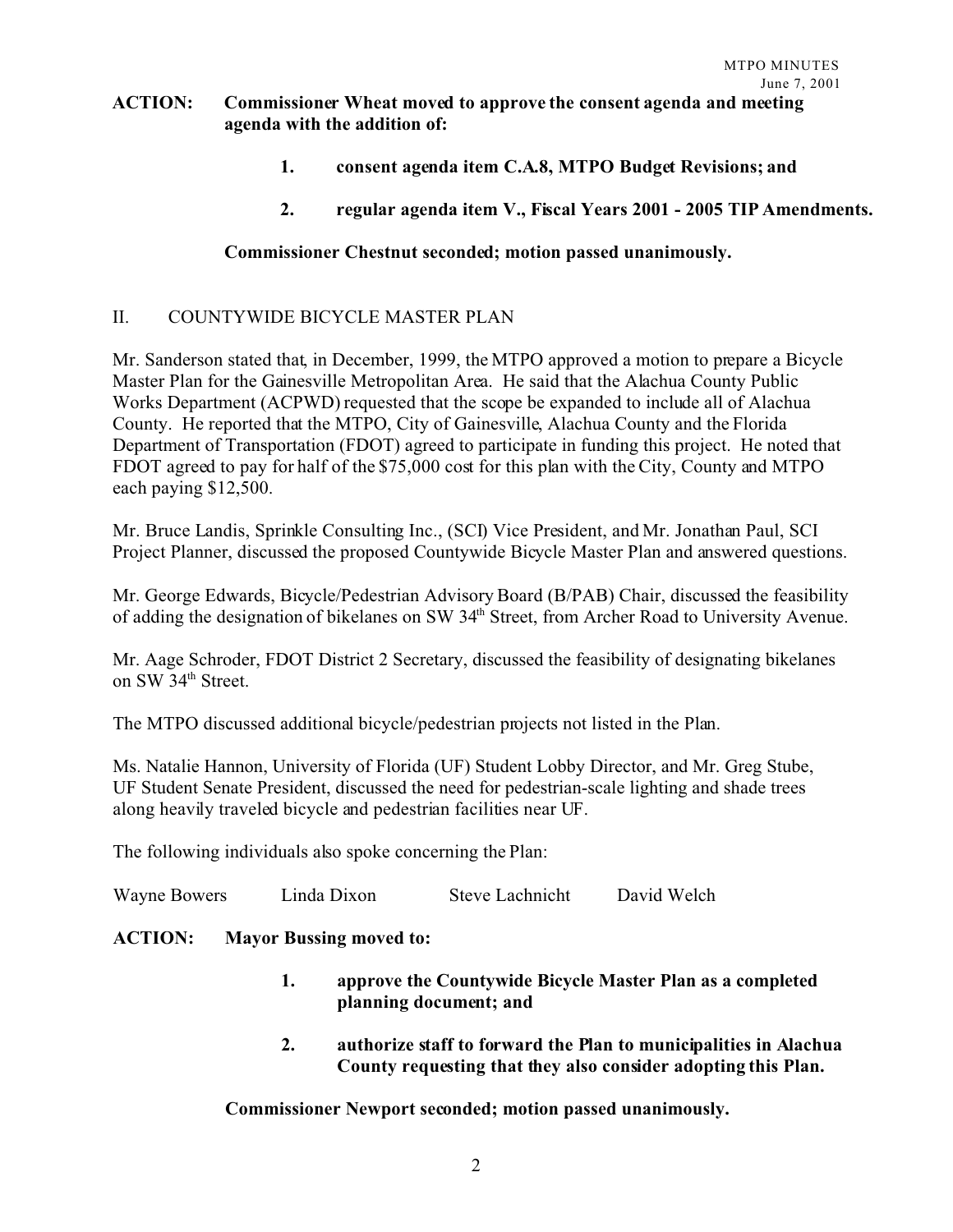### **ACTION: Commissioner Nielsen moved to request that staff consider the following projects for inclusion in the 2002 update of the Countywide Bicycle Master Plan:**

- **1. construction of an off-road bicycle/pedestrian trail on:**
	- **A. the north side of SW 35th Place, from SW 34th Street to SW 23rd Terrace;**
	- **B. SW 6th Street, from Depot Avenue to SW 16th Avenue; and**
	- **C. the west side of NW 83rd Street, from NW 23rd Avenue to NW 39th Avenue with potential partnering on this project with Santa Fe Community College, Gainesville Regional Utilities, Florida Power, Alachua County and FDOT; and**
- **2. opportunities for bicycle/pedestrian facilities along Lakeshore Drive, from Hawthorne Road to University Avenue.**

#### **Commissioner Newport seconded; motion passed unanimously**.

A member of the MTPO discussed FDOT standards concerning ten-foot minimum travel lane width.

Mr. Schroder noted that FDOT currently does not support ten-foot travel lanes for the State highway system. He added that FDOT has not adopted new language concerning minimum travel lane width.

### **ACTION: Commissioner Byerly moved to refer to staff the identification of roadways eliminated from the Countywide Bicycle Master Plan because designating bikelanes along these corridors would have resulted in ten-foot travel lanes. Mayor Bussing seconded; motion passed unanimously.**

A member of the MTPO discussed the UF Student Senate request concerning pedestrian scale lighting and shade trees.

### **ACTION: Commissioner Nielsen moved to request that the MTPO Advisory Committees and staff develop:**

- **1. standards for lighting along bicycle/pedestrian trails;**
- **2. a list of existing and future off-road bicycle/pedestrian trails for addition of pedestrian-scale lighting;**
- **3. standard cross-sections for urban and rural roadways which include bicycle/pedestrian facilities, landscaping and street furniture; and**
- **4. a tree-planting master plan for existing and future bicycle/pedestrian trails to include:**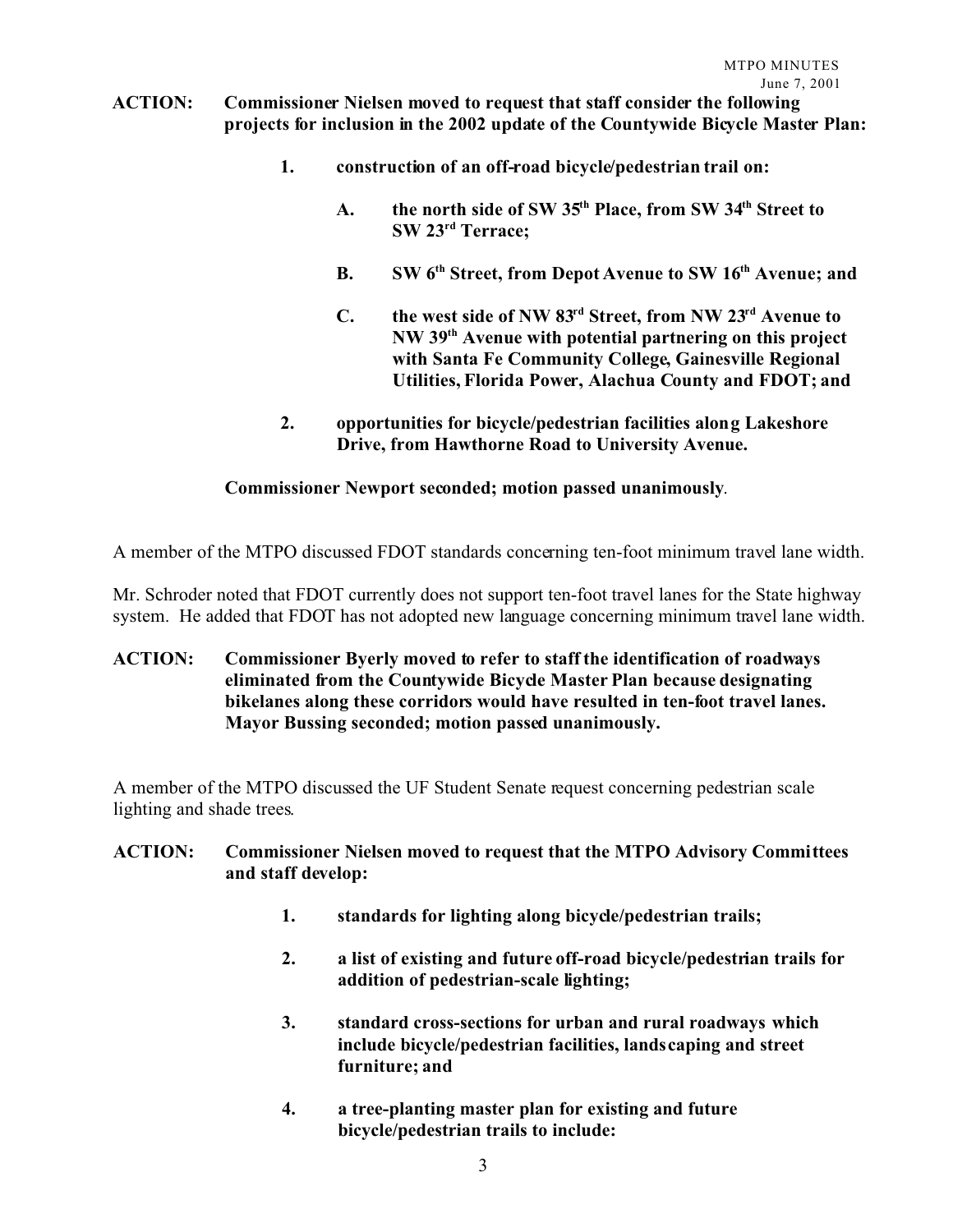- **A. a priority list of future bicycle/pedestrian trails where planting can begin prior to construction; and**
- **B. standards for shade including:**
	- **1. what type of trees to plant;**
	- **2. how far apart should they be planted; and**
	- **3. whether or not they require irrigation.**

### **Commissioner Newport seconded; motion passed unanimously.**

# III. SW 34<sup>th</sup> STREET OFF-ROAD BICYCLE/PEDESTRIAN FACILITY

Mr. Sanderson stated that, at its May 10 meeting, the MTPO discussed the feasibility of constructing an off-road bicycle/pedestrian facility on SW 34<sup>th</sup> Street, from Archer Road to West University Avenue. He said that, during this discussion, the MTPO approved a motion to request that MTPO staff research the feasibility of constructing an off-road bicycle/pedestrian facility on either the east or west side of SW 34<sup>th</sup> Street from Archer Road to W University Avenue.

Mr. Gerry Dedenbach, MTPO Senior Planner, discussed the feasibility of constructing an off-road bicycle/pedestrian facility through this corridor and answered questions. He stated that such a facility might only be feasible on the eastern portion of the corridor through the use of University property.

Mr. Fred Cantrell, UF Assistant Vice President for Administrative Affairs, stated that the University is considering a "Millennium Mile" project in this corridor. He said that historical markers would be placed along the mile signifying the history of the University and the State of Florida. He noted that, currently, this is an unfunded project. He discussed the possibility of the University constructing an off-road bicycle/pedestrian trail as part of this project.

### **It was a consensus of the MTPO to request that University staff provide periodic status reports, as needed, to the MTPO concerning the University's proposed "Millennium Mile" Project.**

The following individuals spoke concerning this agenda item:

- Glen Smerage Cindy Smith
- **ACTION: Commissioner Hanrahan moved to authorize the Chair to send a letter to the University of Florida endorsing the "Millennium Mile" project and requesting that the University consider constructing an off-road bicycle/pedestrian trail, on the east side of SW 34th Street, as part of this project. Mayor Bussing seconded; motion passed unanimously.**

### IV. FISCAL YEARS 2002 - 2006 TRANSPORTATION IMPROVEMENT PROGRAM (TIP)

Mr. Sanderson discussed the Fiscal Years 2002-2006 TIP and answered questions. A member of the MTPO noted that the Fiscal Years 2002-2006 TIP reflects a dramatic decrease in funding for Alachua County.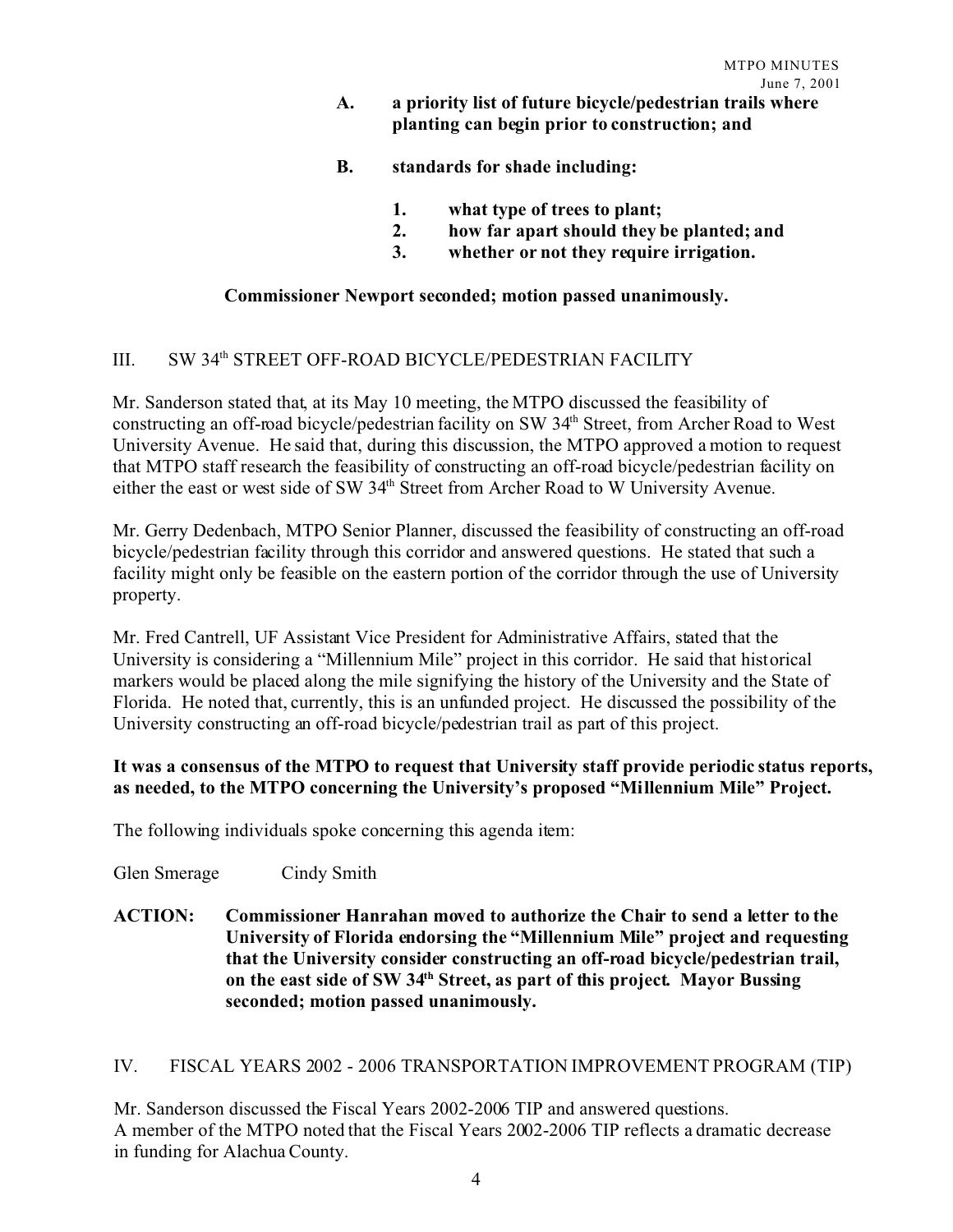The MTPO discussed funds available from each category in the TIP.

### **It was a consensus of the MTPO to request a comparison of State transportation funding allocated to Alachua County versus other Florida counties.**

Mr. Schroder and Ms. Joye Brown, FDOT District 2 Assistant Planning Manager, discussed State transportation funding issues and answered questions.

The MTPO noted that, previously, there was significant funding available for capacity enhancement projects. They discussed whether transit projects could be considered capacity enhancements.

Ms. Brown discussed transit and capacity enhancement projects. She explained that the MTPO would need to amend their Long Range Transportation Plan (LRTP), to give transit projects a higher priority, in order to receive capacity enhancement funding for the transit projects.

### **ACTION: Commissioner Newport moved to approve the TIP. Commissioner Chestnut seconded; motion passed unanimously.**

The MTPO continued to discuss prioritization of, and State funding for, transportation projects.

### **ACTION: Commissioner Chestnut moved to schedule a transportation funding workshop at the August 2, 2001 meeting. Commissioner Wheat seconded; motion passed unanimously.**

Vice-Chair Hutchinson requested that staff email members of the MTPO asking them to reply with questions concerning funding for transportation projects that they would like to have answered at the August  $2<sup>nd</sup>$  meeting.

A member of the MTPO requested that FDOT include in their August presentation a discussion of where funding for transportation projects comes from and how is it allocated.

### V. FISCAL YEARS 2001 - 2005 TIP AMENDMENTS

Mr. Sanderson discussed proposed amendments to the TIP concerning two UF projects.

Mr. Cantrell discussed the UF transportation projects and answered questions.

The MTPO discussed the proposed TIP amendments.

#### **ACTION: Commissioner Long moved to approve the proposed TIP amendments to:**

- **1. construct an access road to P.K. Yonge school at SW 6th Street; and**
- **2. reconfigure North/South drive for expansion of the football stadium.**

#### **Commissioner Nielsen seconded; motion passed unanimously.**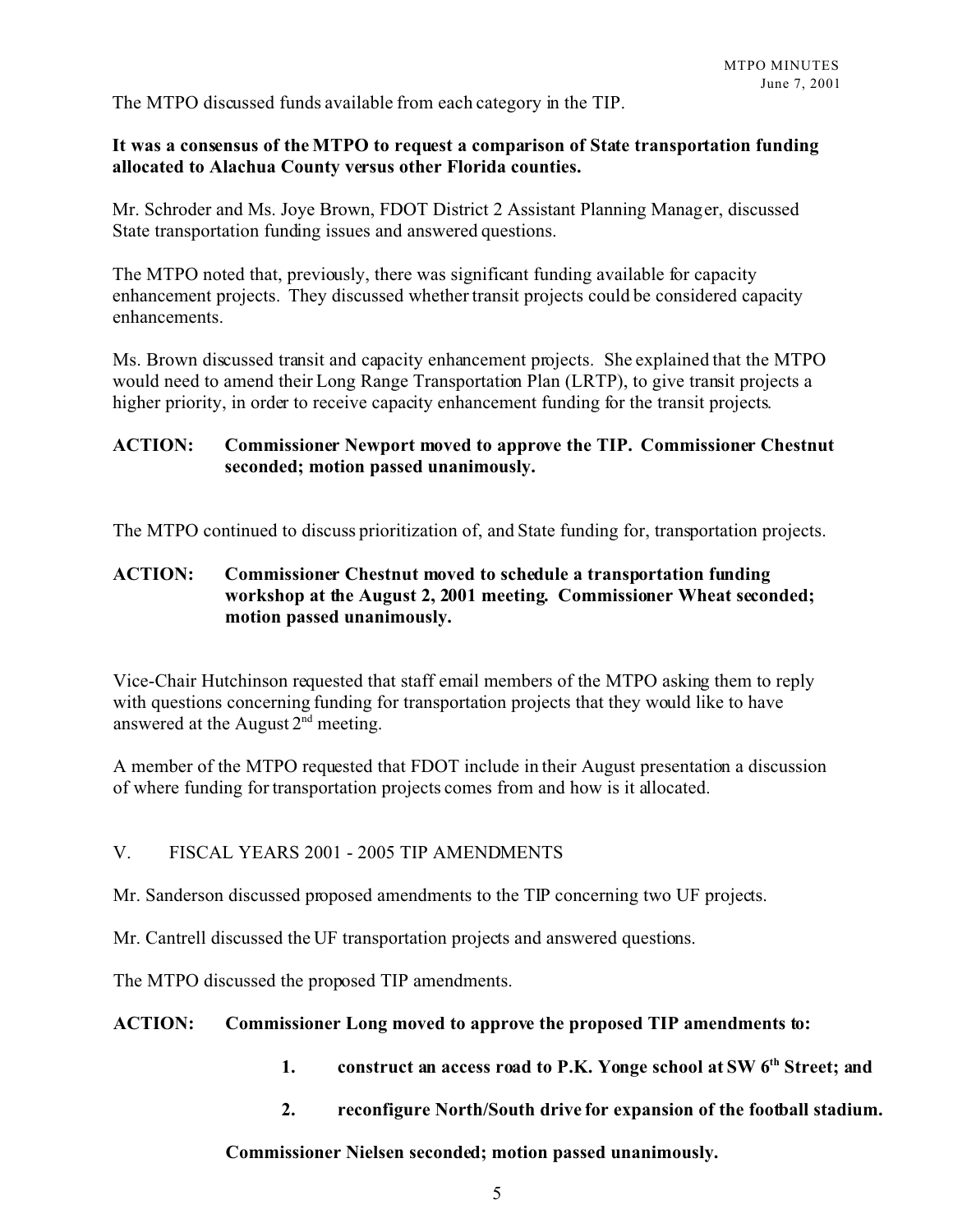### VI. STATE ROADS (SR) 26/26A ENHANCEMENT PRIORITIES

Mr. Sanderson stated that this project is currently scheduled for construction in Fiscal Year 2004/ 2005. He reported that, according to FDOT, there is a shortfall of FDOT funding for project enhancements such as widened sidewalks, pedestrian scale lighting, street amenities and roundabouts. He noted that FDOT has requested that the MTPO review the list of enhancements for this project and rank them in priority order. He added that FDOT will use this priority ranking to fund enhancements for this project based upon the amount of FDOT funds that are available. He concluded that, after all FDOT funds are spent, the remaining unfunded enhancements will be constructed using transportation enhancement funds.

The MTPO discussed the recommended enhancement priorities.

Ms. Brown discussed the funding and construction constraints of the SR 26/26A project.

Ms. Cindy Smith also spoke concerning this agenda item.

#### **ACTION: Mayor Bussing moved to:**

- **1. rank the proposed enhancements for the SR 26/26A project as follows:**
	- **A. landscaping;**
	- **B. pedestrian-scale lighting;**
	- **C pavers and brick-hued pedestrian crosswalks;**
	- **D. tree wells west of W 32nd Street;**
	- **E. bulb-outs at the northeast and southwest corners of the intersections at SW 34th Street and SW 2nd Avenue and University Avenue, respectively;**
	- **F. tree wells and wide sidewalks east of W 32nd Street; and**
	- **G. street furniture; and**
- **2. request that FDOT amend their subcontractor's contract to develop design and cost estimates for the SR 26/26A enhancements.**

#### **Commissioner Hanrahan seconded.**

The MTPO continued to discuss prioritization of the enhancements.

### **SUBSTITUTE**

**ACTION: Commissioner Byerly moved a substitute motion to:**

- **1. rank the proposed enhancements for the SR 26/26A project as follows:**
	- **A. tree wells and wide sidewalks east of W 32nd Street;**
	- **B. landscaping;**
	- **C. pedestrian-scale lighting;**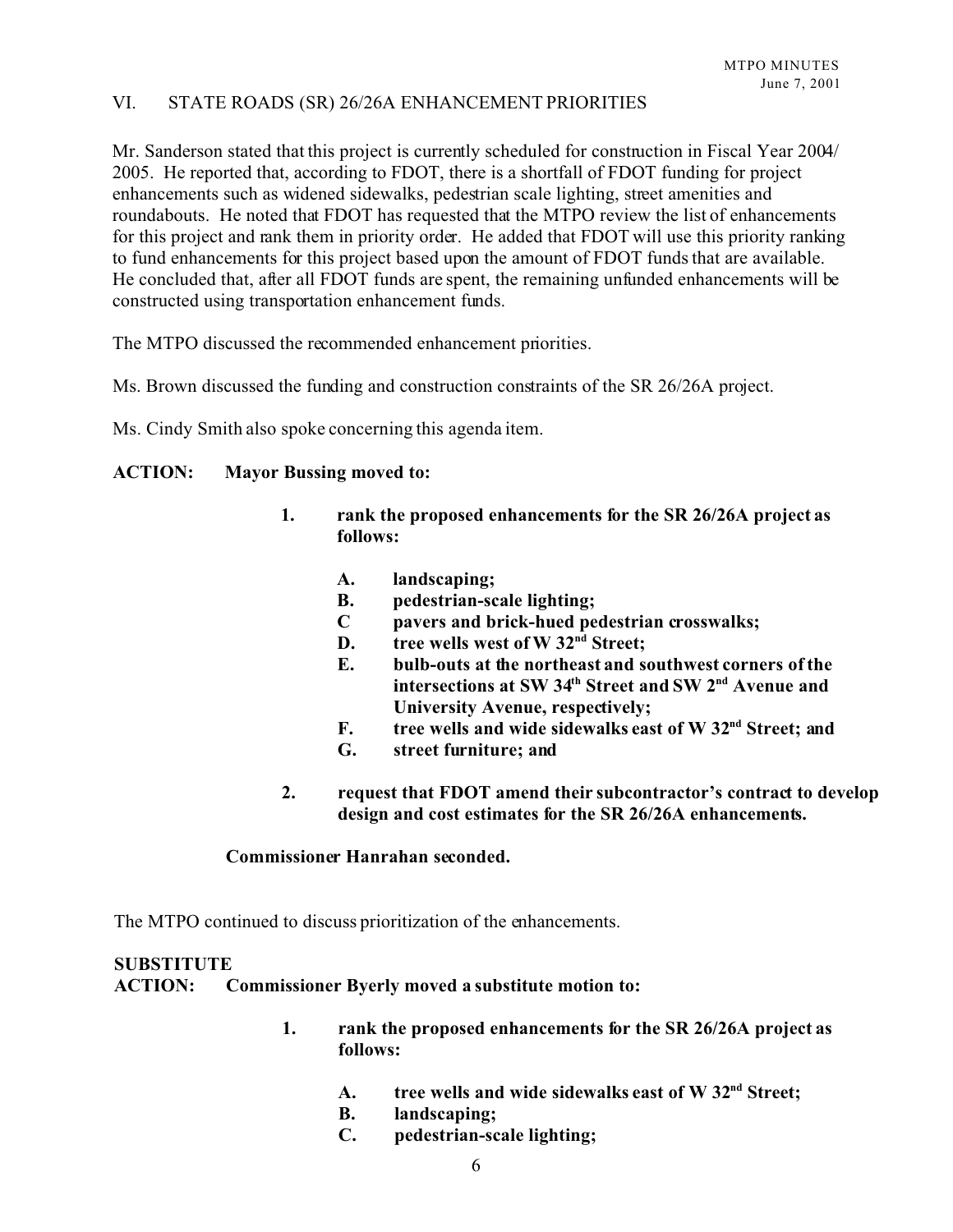- **D. pavers and brick-hued pedestrian crosswalks;**
- **E. tree wells west of W 32nd Street;**
- **F. bulb-outs at the northeast and southwest corners of the intersections at SW 34th Street and SW 2nd Avenue and University Avenue, respectively; and**
- **G. street furniture; and**
- **2. request that FDOT amend their subcontractor's contract to develop design and cost estimates for the SR 26/26A enhancements.**

#### **Commissioner Wheat seconded; motion passed unanimously.**

#### VII. PLAN EAST GAINESVILLE SUBCOMMITTEE- STATUS REPORT

Subcommittee Chairman Rodney Long gave a status report concerning the Plan East Gainesville project.

Mr. Dedenbach gave a status report concerning the project and answered questions. He explained that FDOT has preliminarily agreed to contribute funds for this project provided that the scopes of work meet FDOT guidelines for a Project Design and Environmental (PD&E) study.

The MTPO discussed the proposed scopes of services and schedule for completion of the project.

Members of the MTPO expressed concern that the schedule does not provide adequate time for such a comprehensive study.

#### **ACTION: Commissioner Long moved to:**

- **1. approve the preliminary Special Area, Land Conservation and Transportation Plan Element scopes of work;**
- **2. authorize staff to revise the scopes of work in order to ensure their consistency with FDOT's PD&E guidelines;**
- **3. authorize the MTPO Chair and Plan East Gainesville Subcommittee Chair to send a letter to public and private entities to request their presence at a future Plan East Gainesville meeting to discuss partnerships in this project; and**
- **4 request that staff draft a request for proposals for tasks specified in the scopes of work.**

**Commissioner Chestnut seconded; motion passed unanimously.**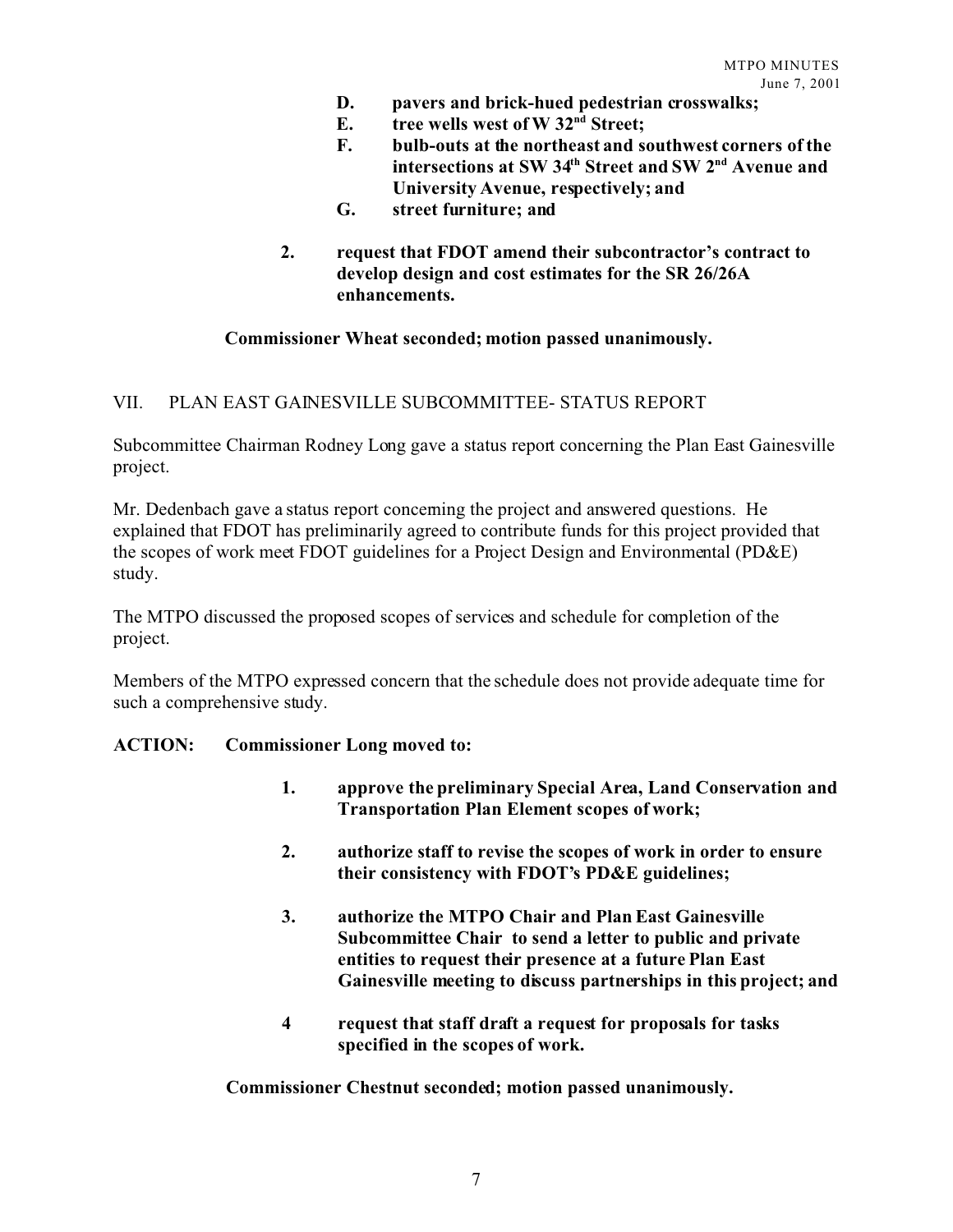#### VIII. COMMENTS

#### A. MTPO MEMBERS

A member of the MTPO discussed the conclusions of the Lockwood Green Transportation Study.

### **ACTION: Commissioner Hanrahan moved to authorize the Chair to send a letter in response to issues raised in the Lockwood Green Study. Commissioner Nielsen seconded; motion passed unanimously.**

B. CITIZENS

There were no citizen comments.

### C. CHAIR'S REPORT

There was no Chair's report.

### ADJOURNMENT

Vice-Chair Hutchinson adjourned the meeting at 11:52 p.m.

Date Warren Nielsen Secretary/Treasurer

\\Mike\public\em01\mtpo\minutes\june7.wpd

 $\_$  , and the contribution of the contribution of  $\_$  . The contribution of the contribution of  $\mathcal{L}_\mathcal{A}$